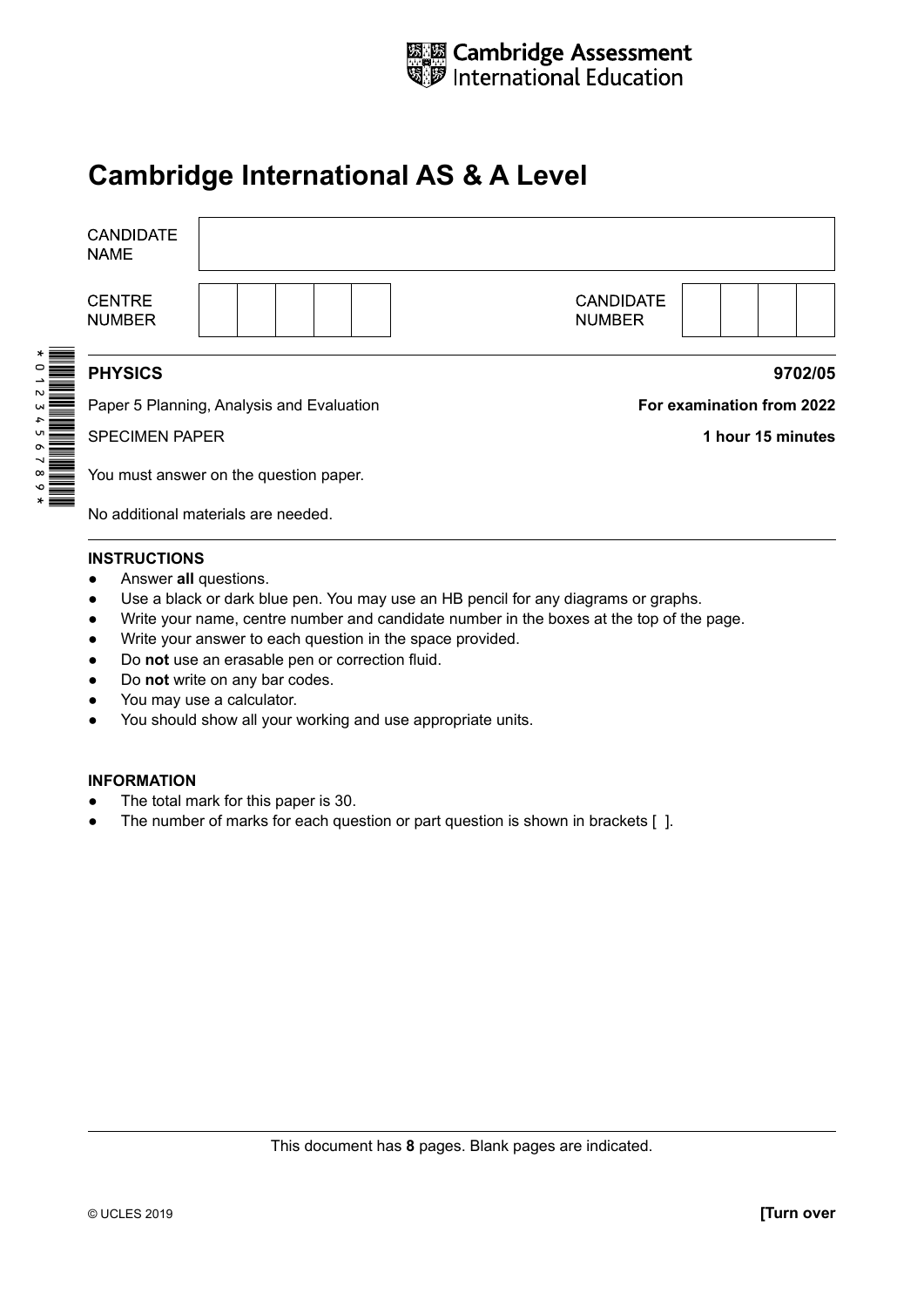**1** A circular coil P carrying an alternating current produces a changing magnetic field. When a second similar coil Q is placed with its centre a distance *x* from the centre of coil P, as shown in Fig. 1.1, an electromotive force (e.m.f.) *E* is induced in coil Q.



**Fig. 1.1**

It is suggested that *E* is related to *x* by the relationship

$$
E = IZe^{-kx}
$$

where *I* is the current in coil P, and *k* and *Z* are constants.

Plan a laboratory experiment to test the relationship between *E* and *x*.

Draw a diagram showing the arrangement of your equipment.

Explain how the results could be used to determine values for *k* and *Z*.

In your plan you should include:

- the procedure to be followed
- the measurements to be taken
- the control of variables
- the analysis of the data
- any safety precautions to be taken.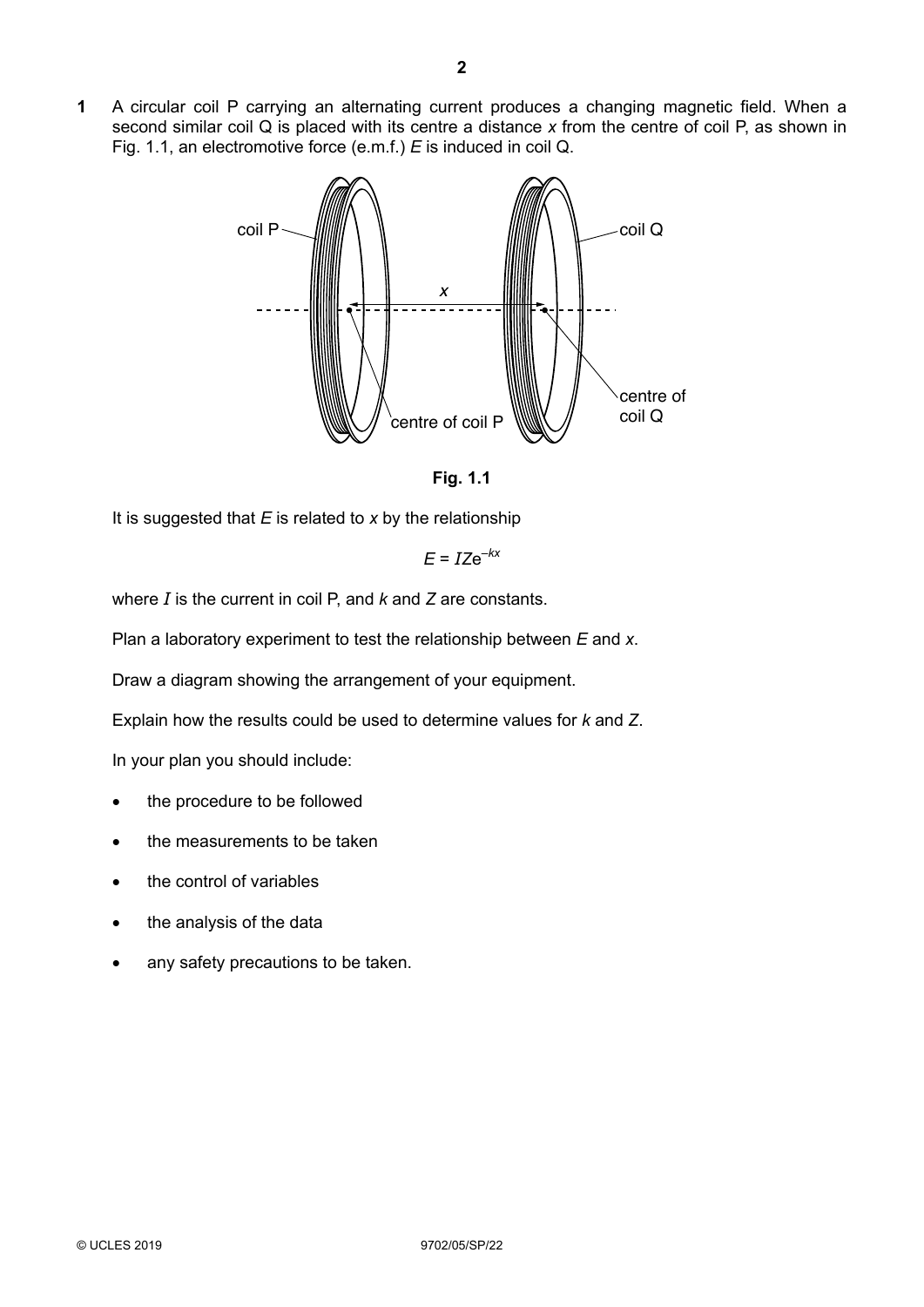Diagram

 $\mathbf{3}$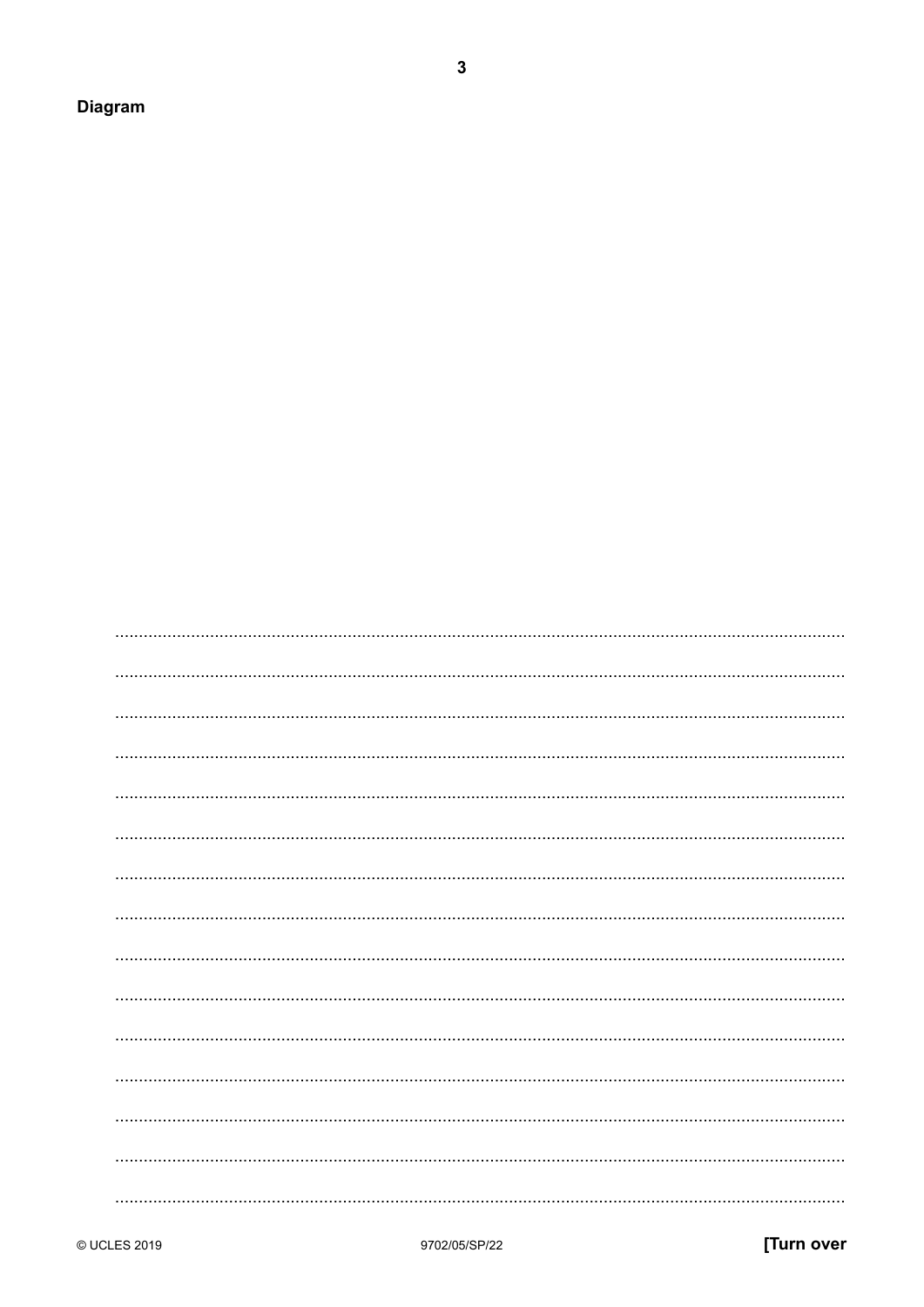|--|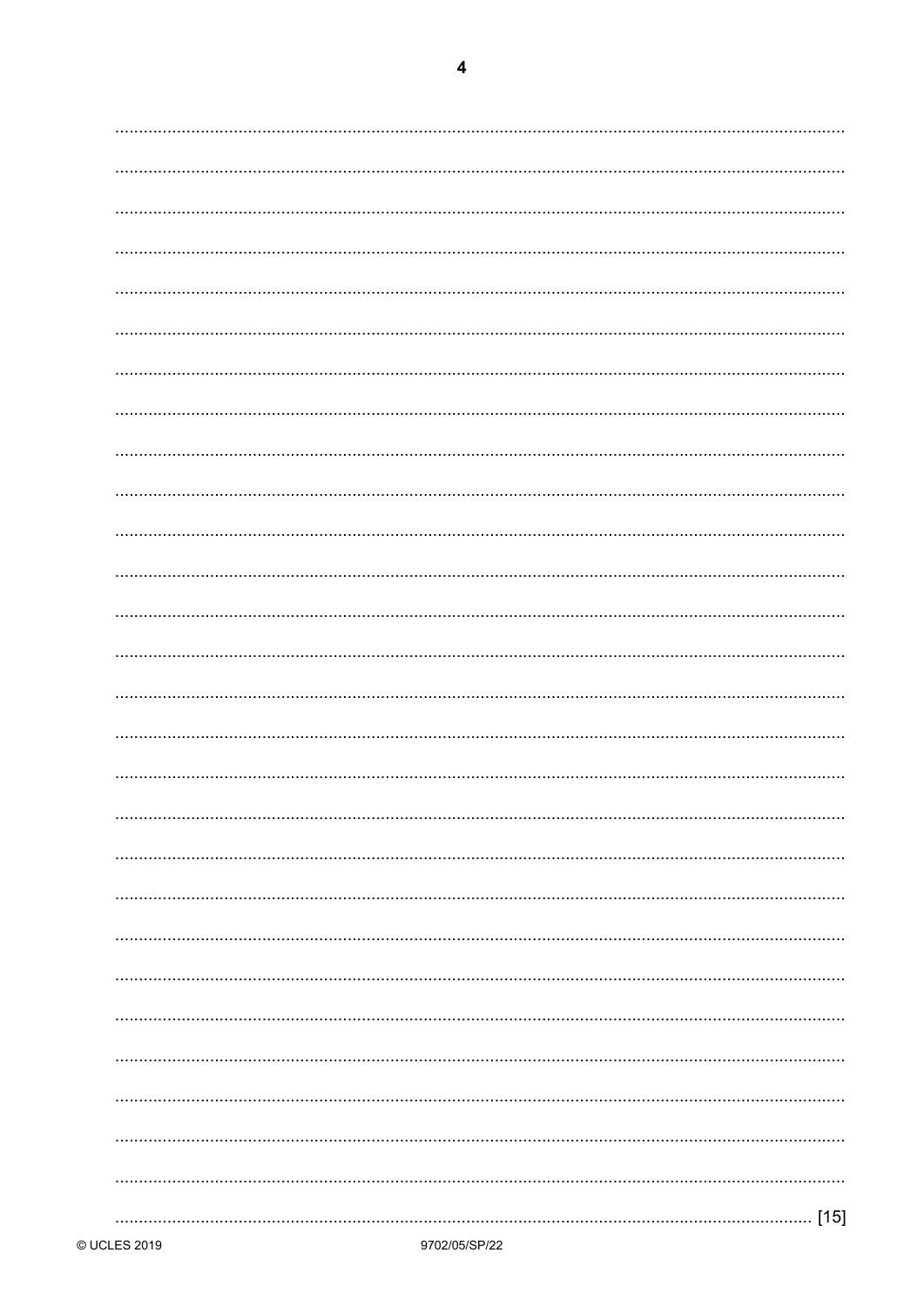**2** A student investigates the potential difference in a circuit. The circuit is set up as shown in Fig. 2.1.



**Fig. 2.1**

Two resistors P and Q are connected in series to a power supply of electromotive force (e.m.f.) *E* and negligible internal resistance. Resistor P has resistance *P*.

The potential difference *V* across resistor P is measured. The experiment is repeated for different values of *P*.

It is suggested that *V* and *P* are related by the equation

$$
V = \left(\frac{P}{P + Q}\right)E
$$

where *Q* is the resistance of resistor Q. The value of *Q* is kept constant.

(a) A graph is plotted of  $\frac{1}{V}$  on the *y*-axis against  $\frac{1}{P}$  on the *x*-axis.

Determine expressions for the gradient and the *y*-intercept.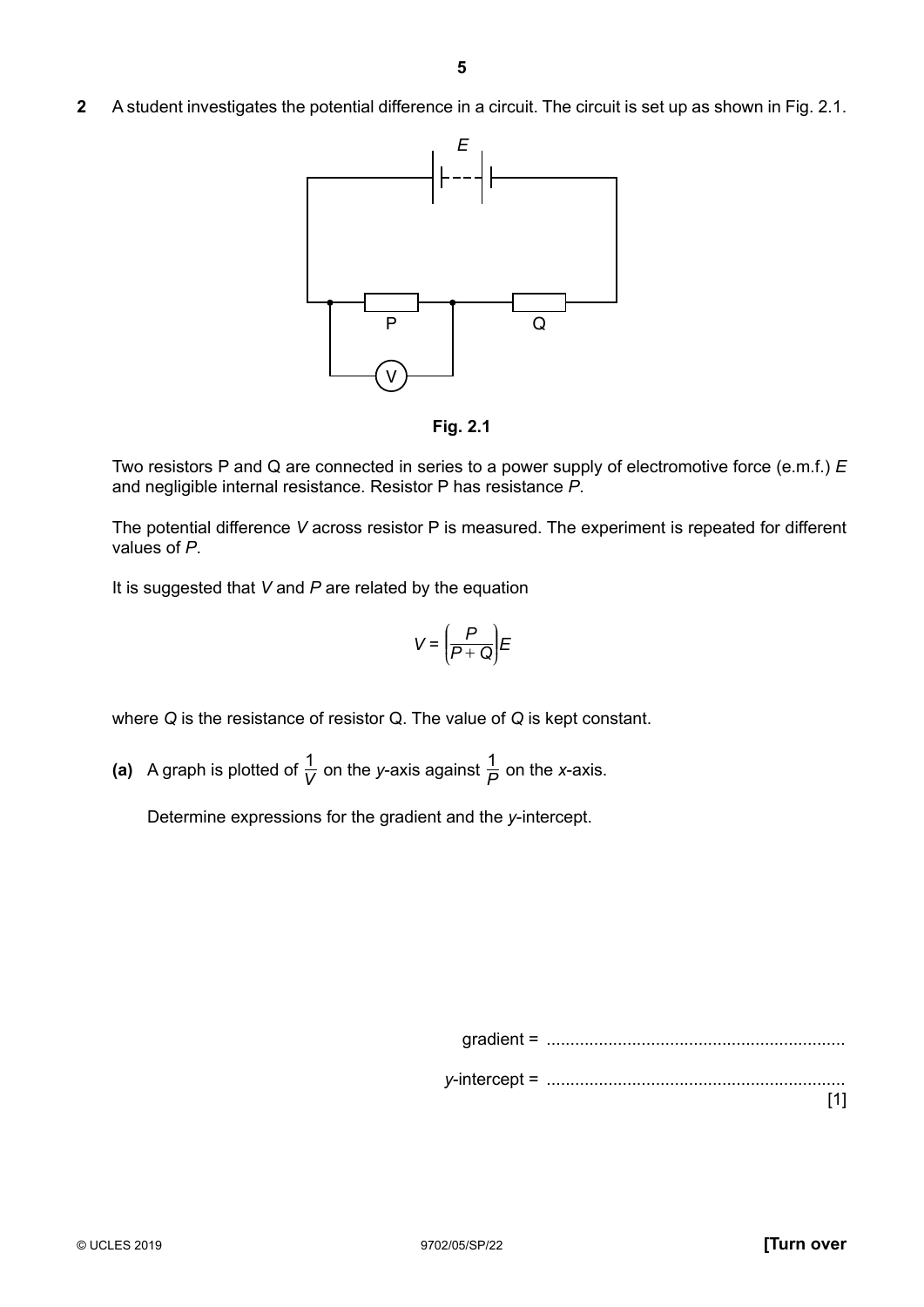**(b)** Values of *P*, *V* and  $\frac{1}{V}$  are given in Table 2.1.

| $P/\Omega$ | V/V  | $\frac{1}{P}$ /10 <sup>-3</sup> $\Omega^{-1}$ | $\frac{1}{V}$ / V <sup>-1</sup> |
|------------|------|-----------------------------------------------|---------------------------------|
| 250        | 0.66 |                                               | 1.52                            |
| 330        | 0.86 |                                               | 1.16                            |
| 470        | 1.15 |                                               | 0.870                           |
| 560        | 1.30 |                                               | 0.769                           |
| 680        | 1.49 |                                               | 0.671                           |
| 840        | 1.64 |                                               | 0.610                           |

Each value of *P* has an uncertainty of  $\pm$ 10%.

Calculate and record values of  $\frac{1}{P}$  / 10<sup>-3</sup>  $\Omega^{-1}$  in Table 2.1. Include the absolute uncertainties in  $\frac{1}{P}$ .  $\frac{1}{P}$ . [2]

- **(c) (i)** Plot a graph of  $\frac{1}{V}$  /  $V^{-1}$  against  $\frac{1}{P}$  / 10<sup>-3</sup>  $\Omega^{-1}$ .  **Include error bars for**  $\frac{1}{P}$ **.**  $\frac{1}{P}$ . [2]
	- **(ii)** Draw the straight line of best fit and a worst acceptable straight line on your graph. Label both lines. [2]
	- **(iii)** Determine the gradient of the line of best fit. Include the absolute uncertainty in your answer.

gradient = .......................................................... [2]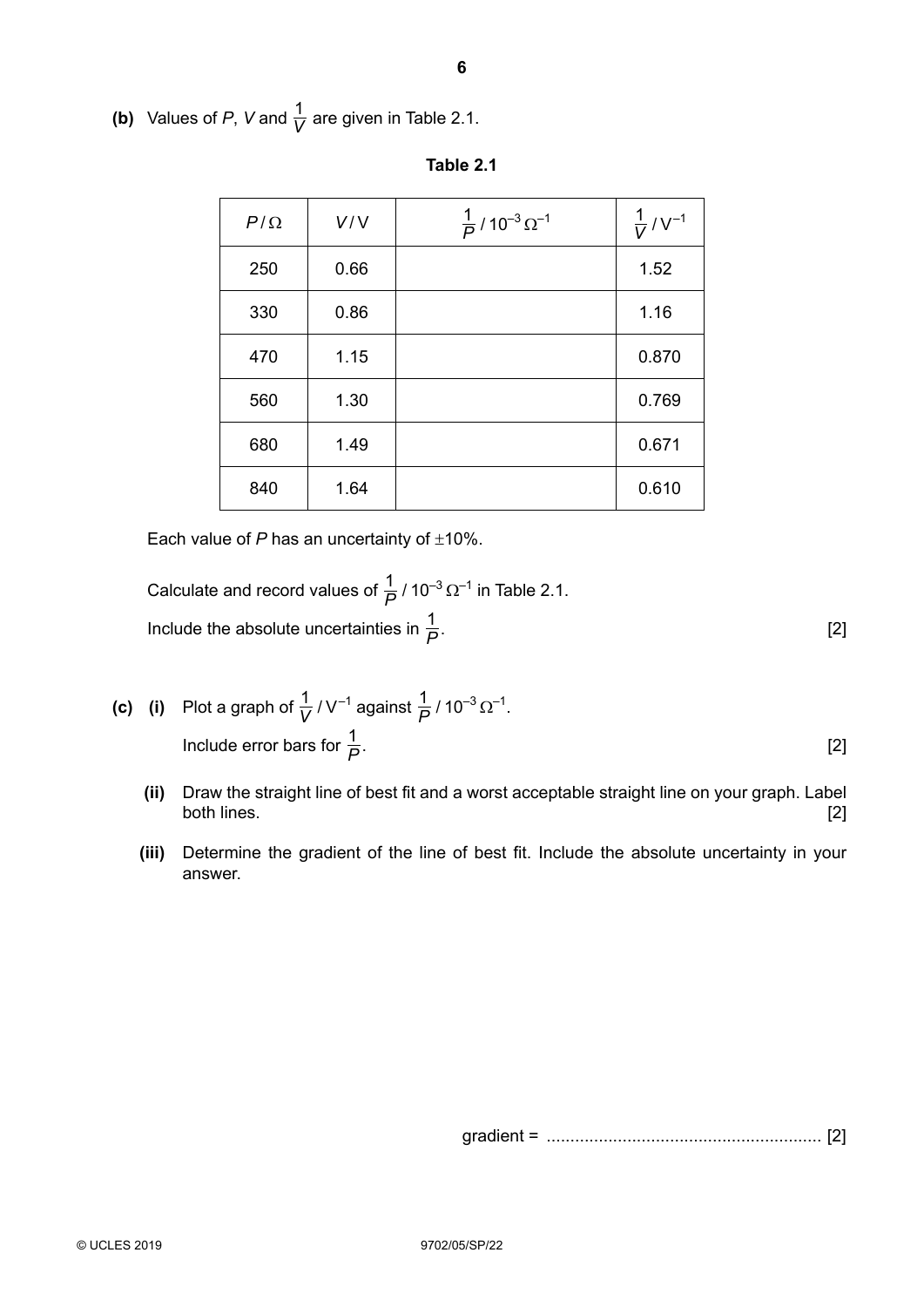$\frac{1}{V}$ /V<sup>-1</sup>



**7**